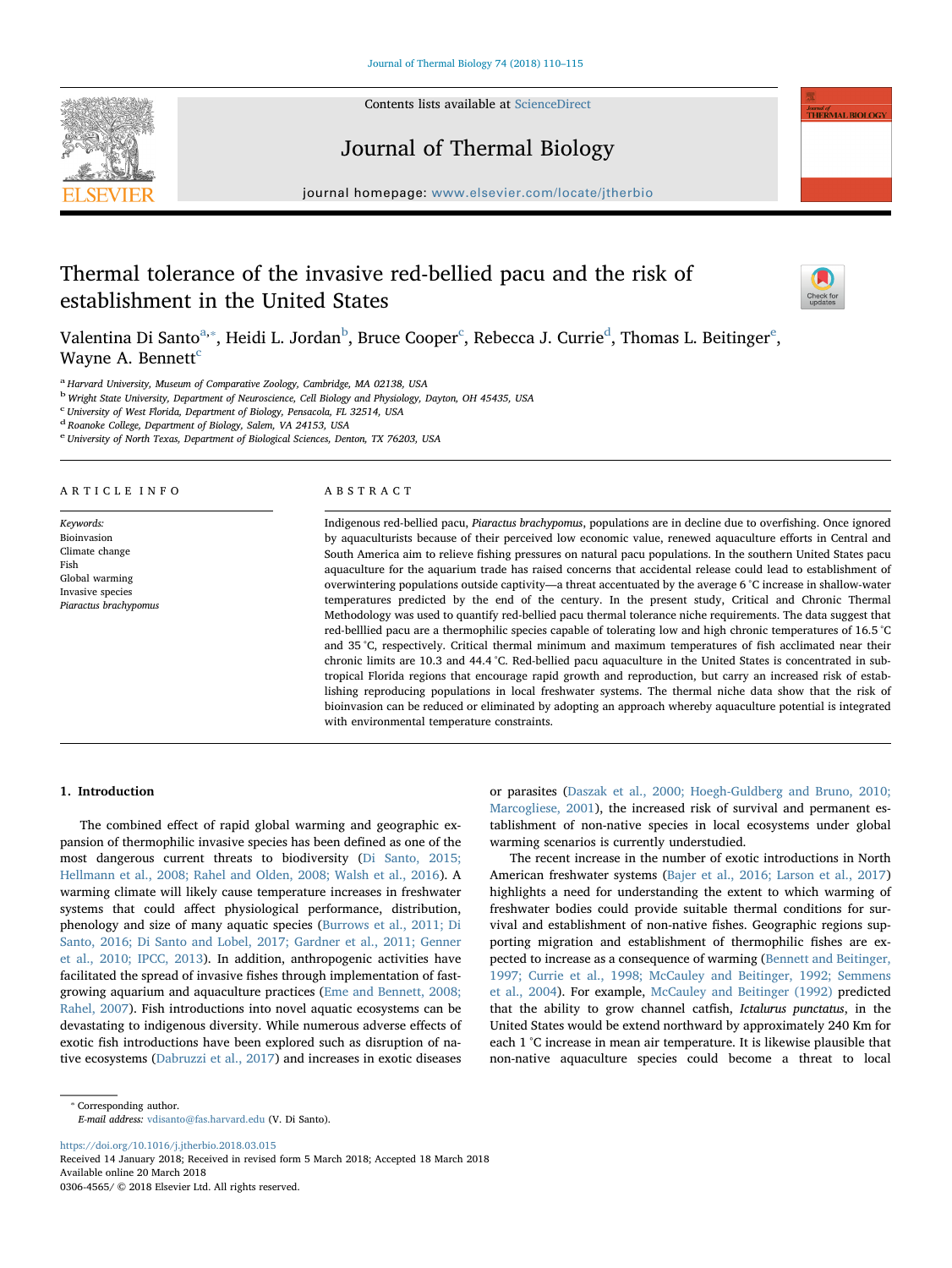biodiversity as future temperature regimes become more amenable to colonization. Typically, fishes chosen for intense aquaculture production are hardy, tolerant species that thrive in marginal water conditions (e.g. low dissolved oxygen and high temperature), and therefore are less sensitive to changes in the environment when compared to wild indigenous fishes [\(Alcantara et al., 2003\)](#page-4-8).

The red-bellied pacu, Piaractus brachypomus (Cuvier, 1818) is a Neotropical fish that has garnered some interest as an aquaculture species in the United States. Unlike their notorious relatives, the piranhas (genera Serrasalmus, Pristobrycon, Pygocentrus, and Pygopristis), with which they are often confused, pacu are fast growing frugivorous fish that tolerate marginal water quality [\(Lovshin et al., 1974\)](#page-4-9) and prefer plant material to flesh. The species is a floodplain specialist distributed throughout the Amazon and Orinoco Rivers in the La Plata Basin of South America, and typically does not occur outside main floodplain channels [\(Correa et al., 2007\)](#page-4-10). Red-bellied pacu have palatable flesh and are an important commercial species in their native habitat ([Ferreira et al., 1996\)](#page-4-11), but overfishing has resulted in population declines across their natural range. Once ignored by aquaculturists because of their perceived low economic value compared to the closely related tambaqui, Colossoma macropomum (Cuvier, 1816), renewed efforts to culture red-bellied pacu have been aimed at relieving overfishing pressures on natural populations ([Alcantara et al., 2003; Avadí](#page-4-8) [et al., 2014](#page-4-8)).

In the southern United States red-bellied pacu are cultured as an ornamental species for the aquarium trade [\(Chapman et al., 1997; Hill](#page-4-12) [et al., 2009](#page-4-12)), with most exported fish cultured in the state of Florida ([Chapman et al., 1997](#page-4-12)). While there are no indigenous pacu species in Florida, at least three species have been reported in state waters ([Fig. 1\)](#page-1-0), including red-bellied pacu, tambaqui, Colossoma macropomum (Cuvier, 1816), and caranha, Piaractus mesopotamicus (Holmberg, 1887). All three species are thought to have been introduced through aquarium releases or fish farm escapes. Major concerns over aquaculture of pacu in the United States are related to the risk of establishing permanent populations outside captivity. Within the U.S. there are frequent reports of pacu caught by anglers (Ćaleta et al., 2011), sometimes as far north as the Laurentian Great Lakes [\(Rixon et al.,](#page-5-0) [2005\)](#page-5-0). Low winter temperatures are believed to be the major factor preventing pacu from establishing permanent populations in the

<span id="page-1-0"></span>

Fig. 1. Non-indigenous occurrence of different pacu species in Florida. According to the Florida Department of Environmental Protection pacu populations are thought to be introduced through aquarium releases or fish farm escapes and are listed as "permanent but not reproducing".

northern United States, however; overwintering in thermal refugia such as stenothermal springs (see [Edwards, 1977\)](#page-4-13) or heated effluents ([Neill](#page-4-14) and [Magnuson, 1974](#page-4-14)) may allow pacu to survive winters in cooler northern regions. In their native tropical habitat, red-bellied pacu are found at temperatures between 15 and 35 °C ([Lovshin et al., 1974](#page-4-9)), similar to conditions experienced in South Florida and the southernmost region of Texas [\(Bennett et al., 1997](#page-4-15)). The purpose of this study was to gain a better understanding of red-bellied pacu thermal ecology by quantifying the species' thermal niche using standardized thermal methodologies. Specific study goals were to 1) identify areas of the southern United States most susceptible to pacu colonization, 2) couple tolerance and local environmental data to identify sites within Florida suitable for pacu aquaculture but with minimal risk of bioinvasion, and 3) predict how future global warming scenarios may affect pacu populations in the United States.

### 2. Materials and methods

#### 2.1. Red-bellied pacu holding conditions

One-hundred juvenile red-bellied pacu with an average standard length of 6.6  $\pm$  1.46 cm, and mass of 12.1  $\pm$  6.32 g, were purchased from a local distributor. Fish were transferred to the University of West Florida, Marine Eco-Physiology Facility where they were randomly sorted into five temperature treatment groups. Each temperature treatment was comprised of four replicate 35-L, glass aquaria containing five fish each, (i.e., 20 pacu per treatment). Fish were maintained in aerated, biologically filtered, de-chlorinated tap water (conductivity 220–350 µmho/cm; pH 7.2–7.6). Water quality including pH, ammonia, nitrite, and nitrate was tested in each aquarium twice per week and 20% water changes were performed weekly, or more frequently if indicated by water quality testing results. Pacu were fed TetraMin® conditioning food daily throughout the acclimation period but were not fed 24 h before or during trials.

#### 2.1.1. Thermal acclimation protocols

All treatment group aquaria were housed in a Kysor, model PS-6 environmental chamber at an air temperature of 10 °C and a 12 h light: 12 h dark diel photoperiod. Techne® , model TE-10A, 1000-W, circulating heaters maintained individual aquaria within  $\pm$  0.5 °C of their temperature set point. Treatment aquaria water temperatures were initially set at 20.0  $\pm$  0.5 °C, and adjusted to their final set-point temperatures once fish began actively feeding. Temperatures in two of the treatment groups were increased by 1 ºC/day until reaching set-point temperatures of 25.0, and 30.0 °C. A third treatment group remained at 20.0 °C. Water temperatures in the two remaining treatment groups were increased or decreased by 0.5 °C per day until feeding cessation was observed. We used standard rates of increase and decrease in temperature that yield to meaningful prediction of thermal responses of organisms in the wild [\(Huey and Stevenson, 1979](#page-4-16)) and allow to compare thermal limits and niches across species. Treatment acclimation set-points of 16.5 and 35.0 °C (see Results) were then determined by reversing the direction of water temperature change in each treatment group until feeding resumed. Respective high and low feeding temperatures in each treatment were determined as the mean of the feeding cessation and feeding resumption points, and represent chronic maximum and chronic minimum temperatures that define the red-bellied pacu thermal acclimation range [\(Dabruzzi et al., 2017\)](#page-4-3). All constant acclimation treatment groups were held at their final acclimation setpoint temperatures for a minimum of 21 days before undergoing experimental trials.

#### 2.2. Critical thermal methodology

Standard critical thermal methodology (CTM) was used to quantify critical thermal maximum (CTmax) and critical thermal minimum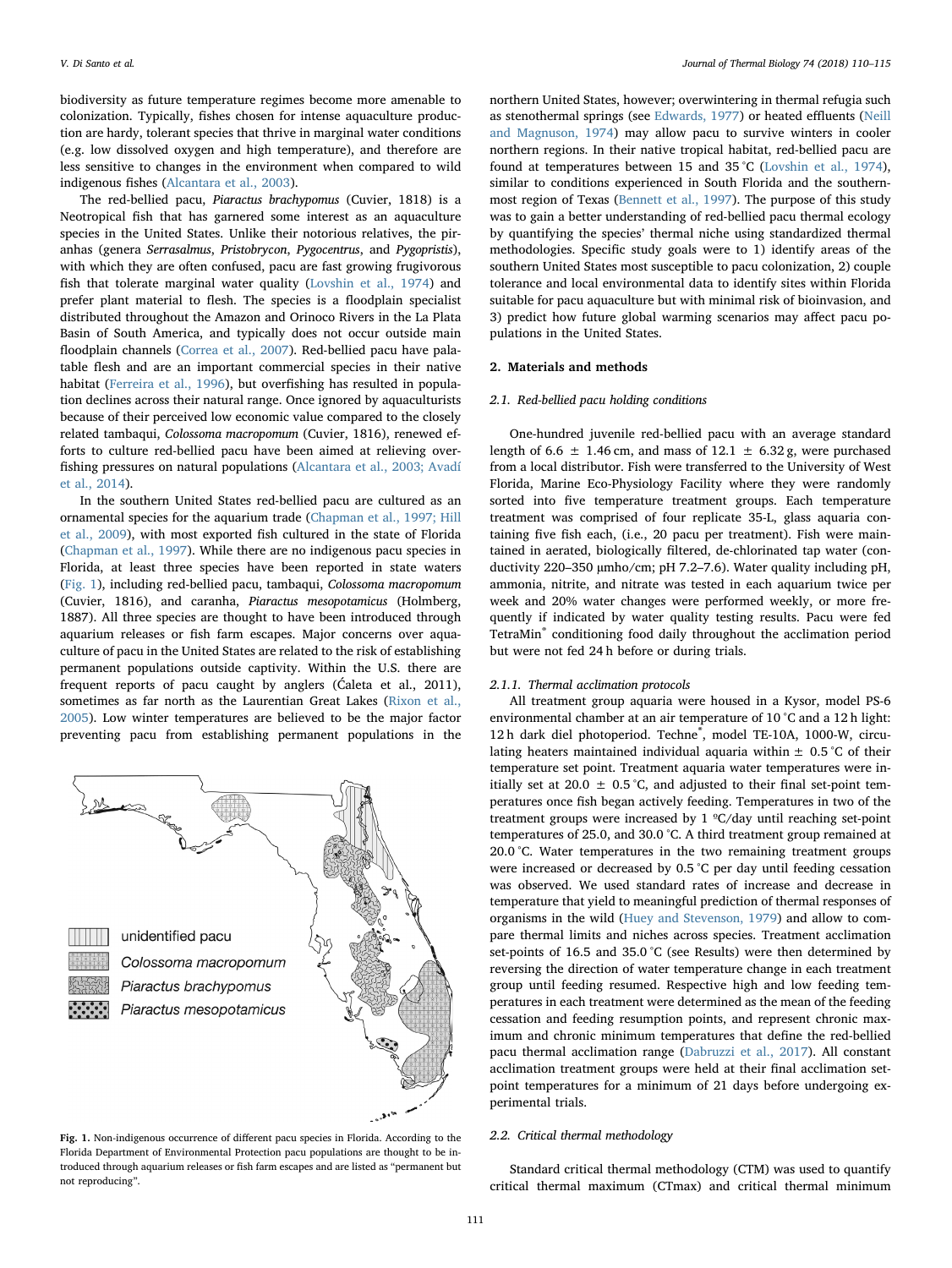(CTmin) temperatures of red-bellied pacu ([Becker and Genoway, 1979;](#page-4-17) [Beitinger and Bennett, 2000](#page-4-17)). In CTM trials, ten pacu from a given acclimation treatment were placed, one each, into 250- ml glass beakers filled with water from their acclimation aquarium. Beakers were placed into a re-circulating bath containing a 50:50 mixture of ethylene glycol and water. Moderate aeration in each beaker kept oxygen saturations high and prevented thermal stratification during trials. Beaker temperatures were indirectly increased (CTmax trials) or decreased (CTmin trials) by 0.2 °C/min, either by heating (Techne<sup>®</sup> TE-10A circulating heater), or cooling (MGW Lauda<sup>®</sup> model T-2 water chiller) the recirculating bath mixture. Temperatures inside each beaker were monitored continuously with Traceable® NIST calibrated digital thermometers. While muscle spasms can be used as a CTM endpoint (e.g., [Bonin et al., 1981](#page-4-18); [Paladino et al., 1980\)](#page-4-19), final loss of equilibrium (LOE) was used in this study, as red-bellied pacu did not exhibit muscle spasms. Final loss of equilibrium was defined as the inability of the fish to maintain dorso-ventral orientation for at least one minute ([Bennett](#page-4-6) [and Beitinger, 1997](#page-4-6)). When LOE was observed, beaker water temperature was recorded, and the fish immediately removed from the beaker, massed (wet mass  $\pm$  0.01 g), measured (standard length  $\pm$ 0.1 mm), and returned to its acclimation aquarium to recover. The CTmin and CTmax for each temperature treatment group was calculated as the arithmetic mean of the collective LOE replicate values.

Red-bellied pacu critical and chronic temperature tolerance data were used to define the species' ecological thermal niche, graphically expressed as a quadrilateral polygon [\(Bennett and Beitinger, 1997;](#page-4-6) [Fangue and Bennett, 2003](#page-4-6)). The lateral polygon boundaries were determined by the lower and upper chronic tolerance limits. Simple linear regression lines of CTmax or CTmin on acclimation temperature were extrapolated to the upper and lower chronic temperature limits to define the upper and lower boundaries of the tolerance polygon. The resulting figure was expressed quantitatively using the areal units of  $°C^2$ .

Overwintering ranges and persistence zones for red-bellied pacu in Florida were determined by overlaying empirically derived cold tolerance data on mean January shallow water temperatures. The coldest air temperatures in the state occur during the month of January, and while shallow surface water temperatures are unavailable for much of Florida, they can be reliably predicted from mean air temperatures (Shafl[and and Foote, 1983; Sha](#page-5-1)fland, 1979, 1986). Temperature-class limits used to construct map isotherms were determined using data obtained over a 30-year period by the National Oceanic and Atmospheric Administration, NOAA. Values were calculated separately by month ( $N = 30$ ) and station ( $N = 46$ ) so that on average, 33% of the observed mean January temperatures each would fall above, below, and within 1 °C of the isotherm value. Optimal temperature zones for red-bellied pacu growth in aquaculture applications were taken from estimations using genetic algorithm models ([Bolte and Nath, 1996](#page-4-20)). Zones for optimal growth and assimilation were superimposed on overwintering estimations to determine ideal culture locations in Florida with minimal risk for establishment of permanent reproducing populations.

#### 2.3. Statistical analyses

One-way analysis of variance (ANOVA) was used to test for significant effect of acclimation temperature on CTmin and CTmax. A Tukey-Kramer Multiple Comparisons Test (T-K MCT) was used to discriminate between means, and an analysis of covariance (ANCOVA) was performed using length or mass as covariates to assess the effects of these variables on temperature tolerance. The relationship between low temperature tolerance and acclimation temperature was quantified using regression analysis. All statistical analyses were performed in JMP version 12, and statistical decisions were based on an alpha of 0.05.

<span id="page-2-0"></span>

Fig. 2. Critical thermal minima (open square) and maxima (open circle) values for pacu acclimated to temperatures between 16.5 and 35 °C. Vertical bars represent 95% confidence intervals. Regression models of CTmax and CTmin on acclimation temperature were based on four replicates of five fish each at five constant temperature acclimation groups. Minimum and maximum chronic temperatures tolerated by pacu are reported (closed triangle).

#### 3. Results

Fish body size, quantified as wet mass and standard length, had no apparent effect on red-bellied pacu chronic or critical thermal tolerance values. An analysis of covariance, using temperature tolerance as the response variable and mass or standard length as the covariate, found no significant differences between actual and predicted chronic or critical tolerance values (ANCOVA, all  $p \ge 0.9$ ). All fish used in experimental heat or cold trials recovered quickly when returned to previous treatment temperatures, and resumed feeding 24 h post-trial. No pacu died during or subsequent to experimental trials.

Red-bellied pacu displayed a strong thermal tolerance response to decreasing acclimation temperature [\(Fig. 2](#page-2-0)). Mean critical thermal minima ( $\pm$  SD) of fish acclimated at constant treatment temperatures between their chronic thermal limits (16.5–35.0 °C) ranged from 10.3  $\pm$  0.09 °C to 15.9  $\pm$  0.06 °C, [\(Fig. 2\)](#page-2-0). Values were significantly different (one-way ANOVA,  $F=175$ ,  $p < 0.0001$ ) and statistically distinct at each acclimation temperature (T-K MCT,  $\alpha = 0.05$ ). Regression analysis found a significant relationship between CTmin and acclimation temperature ( $r^2 = 0.943$ ,  $p < 0.001$ ), expressed as CTmin  $= 4.8 + 0.31 \times \text{acclimation temperature.}$  The model indicates that pacu gain approximately 0.31 °C of cold tolerance for every 1 °C drop in acclimation temperature and that 94% of the variability in cold tolerance was explained by acclimation temperature alone.

Pacu exposed to increasing acclimation treatment temperatures also showed notable increases in heat tolerance. Fish acclimated at treatment temperatures between 16.5 and 35.0 °C had critical thermal maxima ranging from  $35.14 \pm 0.08$  °C to  $43.84 \pm 0.06$  °C. Mean CTmax values were significantly different (one-way ANOVA, F=3160, p < 0.0001) and statistically distinct at each acclimation treatment (T-K MCT,  $\alpha$  = 0.05). A significant linear relationship was seen between acclimation temperature and CTmaxima ( $r^2 = 0.969$ ;  $p < 0.001$ ), and was represented by the regression model, CTmax  $= 28.9 + 0.43 \times \text{acclimation}$  temperature. Approximately 97% of CTmax variability was explained by acclimation temperature. The acclimation response specified by the regression slope, suggests that pacu increase their heat tolerance by 0.43 °C with every 1 °C increase in ambient temperature.

The combined upper and lower chronic and critical limits for pacu produced an ecological thermal niche with a total thermal area of 635 °C<sup>2</sup> [\(Fig. 2](#page-2-0)). Reconciliation of Florida's mean January shallow surface water temperature data with pacu CTM data, suggests four potential overwintering outcomes for red-bellied pacu across the state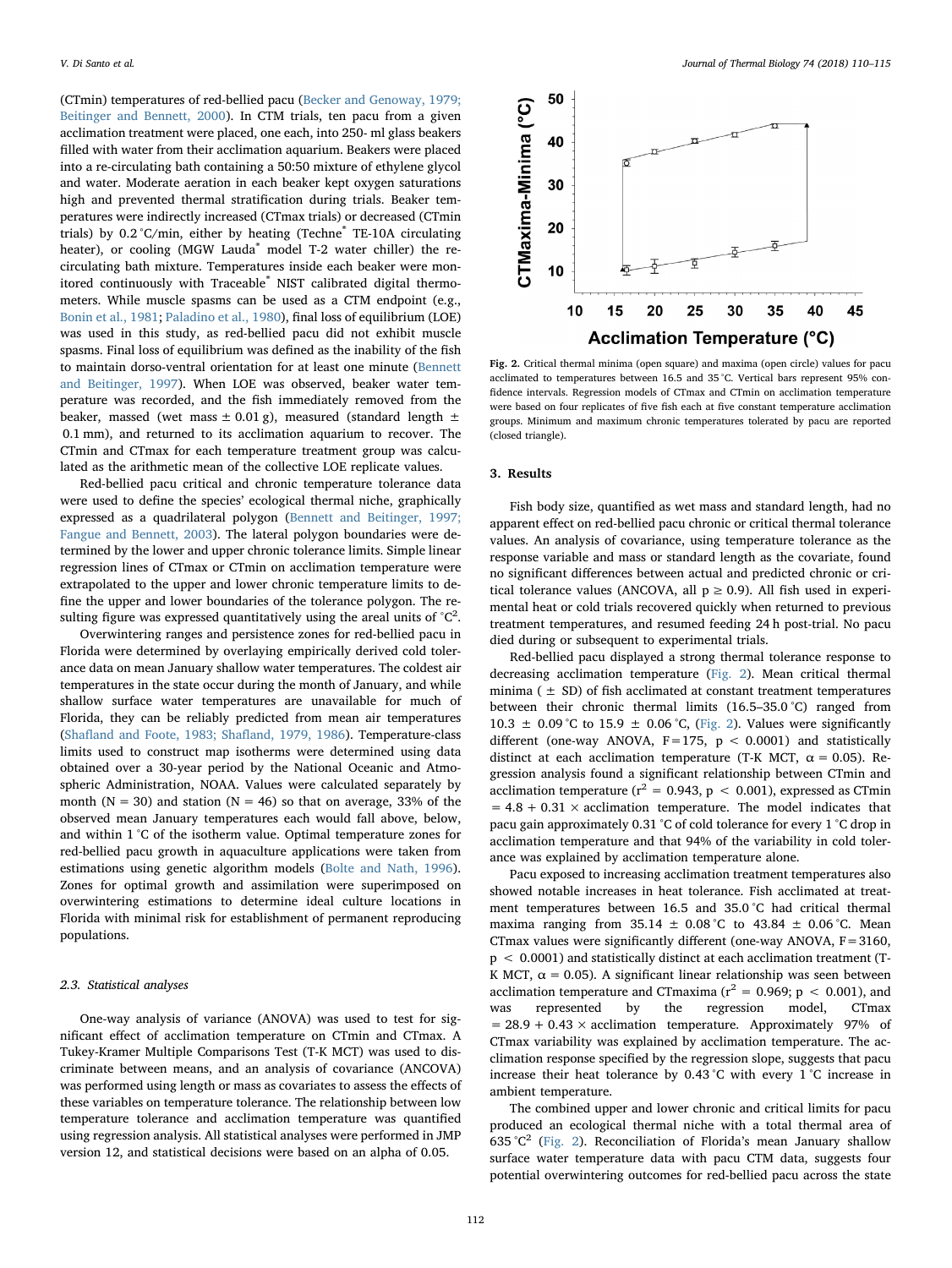<span id="page-3-0"></span>

Fig. 3. Zonation of Florida into areas of different risks of introduction and establishment of red-bellied pacu populations. "Lethal" zone identify the area pacu would not be able to survive minimum winter temperatures; in the "transient" zone pacu could potentially overwinter in some years but the low temperature would maintain a low risk of establishment of permanent populations; in the "transition" zone, survival of fish is independent from temperature; the "survival" zone represents the area at risk of permanent establishment of red-bellied pacu.

([Fig. 3](#page-3-0)). The northern most "lethal-zone" is delimited by the 13 °C isotherm where winter temperatures routinely fall well below the redbellied pacu low survival limit of  $\sim$ 16 °C. Pacu in this area would not survive exposure to low winter temperatures. Pacu could potentially overwinter, in the 'transient-zone' between the 13 and 16 °C January isotherms in a warm year, but the inevitable return of colder conditions would prevent establishment of permanent populations. January minimum temperatures between 16 and 18 °C encompass the "transition-zone" where temperatures may not be a direct threat to pacu survival, but populations could be limited by other factors such as competition, food availability, or adequate spawning habitat. The southernmost 'survival' zone is delineated by the 18 °C isotherm and represents the zone where pacu's survival would be largely unaffected by temperature.

#### 4. Discussion

The red-bellied pacu is a thermophilic fish species able to tolerate short-term exposure to high temperature extremes up to 44.4 °C. High tolerance values are not unexpected among Neotropical fishes of equatorial distribution but are unusual among North American species ([Beitinger and Bennett, 2000; Currie et al., 1998](#page-4-21)). The thermal niche area for red-bellied pacu of 635 °C<sup>2</sup> is similar to other tropical species including the Indonesian sandflat goby Bathygobius sp. [\(Eme and](#page-4-22) [Bennett, 2009](#page-4-22)) and the confamilial red-bellied piranha, Pygocentrus nattereri [\(Bennett et al., 1997](#page-4-15)). Overall, thermophilic fishes exhibit thermal niche area values between approximately  $140^{\circ}C^2$  for neon cleaner gobies (family Gobiidae; [Di Santo and Lobel, 2017](#page-4-23)), to about 1500  $^{\circ}$ C<sup>2</sup> for pupfishes (family Cyprinodntidae; [Bennett and Beitinger,](#page-4-6) [1997\)](#page-4-6). Within this range the pacu thermal niche would rank as moderately large. Compared to more temperate fishes, the red-bellied pacu thermal niche is migrated upward in the direction of higher CTmax values, and to the right toward higher acclimation temperatures ([Fig. 2](#page-2-0)). The shift in upper limits reflects a reduced dependence on coldtolerance acclimation. Indeed, regression analysis confirms that for each 1 °C decrease in water temperature, pacu cold tolerance increases by only 0.31 °C, but the same temperature increase results in a 0.43 °C increase in heat tolerance, or a 40% greater acclimation gain. Overall, pacu accrue approximately 2 °C less cold tolerance than heat tolerance across their acclimation range, which can have implications for their

spread into non-native habitats. When mechanistic understanding of physiological responses, such as thermal tolerances are combined with local climatic data, it is possible to predict shifts in distributions, expansion and contraction of geographic ranges, and lay out the foundation for a strategic approach to develop synergies between empirical and theoretical data, management, and conservation of ecological units and communities.

The consequence of living at less than optimal thermal conditions is a key factor determining thermal vulnerability of fish populations ([Beitinger and Bennett, 2000\)](#page-4-21). Introduced pacu may for example experience impaired performance such as reduced feeding and/or loss of reproductive fitness due to the long-term effects of living at stressful temperatures [\(Bennett et al., 1997](#page-4-15)). Currently, no pacu populations are confirmed to be reproducing in the state of Florida although they are commonly found outside of captivity in high numbers ([Fig. 1](#page-1-0), Florida Fish and Wildlife Conservation Commission). The potential spread of pacu north of the 16 °C isotherm in Florida is likely controlled by cold temperatures. The lower tolerance limit for red-bellied pacu acclimated at 16.5 °C is 10.3 °C, but it is unlikely the fish would survive temperatures at or below 16.5 °C for more than several hours to a few days. Likewise, the inability to feed effectively at low temperatures suggests that pacu would do poorly between 16 and 18 °C. Although temperature in rivers and lakes can fluctuate 4–5 °C daily ([Martin et al., 2006\)](#page-4-24), our data suggest that pacu could survive during these thermal fluctuations, regardless of the presence of thermal refugia. High temperatures in south Florida should pose no direct threat to pacu survival, however [Bolte and Nath \(1996\)](#page-4-20) report that breeding and growth of fish in shallow aquaculture ponds are generally impaired at water temperatures above 30 °C. It may be reasonable to assume, therefore, that pacu reproduction would be impaired in southern Florida zones where shallow water temperatures exceed 30 ºC for extended periods in summer. Nevertheless, future studies could compare thermal tolerances and sensitivities of native and perhaps hardier, cultured fishes to quantify the risk of permanent establishment of individuals selected to survive in marginal conditions.

It is possible that red-bellied pacu could exploit physical as well as physiological conditions to support populations outside the 18 and 30 °C limits. For example, Mexican tetra, Astyanax mexicanus, released into Town Lake near Austin Texas, overwinter in a springhead nearly 600 km north of their previous northern most distribution limit ([Edwards, 1977\)](#page-4-13). Similarly, pacu released into watersheds originating at one of the more than 100 stenothermal springs stretching across the Florida peninsula (Zale, [1987](#page-5-2)) might mitigate adverse climate effects and optimize metabolic performance by exploiting spring thermal heterogeneity [\(Di Santo and Bennett, 2011a, b; Papastamatiou et al.,](#page-4-25) [2015; Sims et al., 2006\)](#page-4-25). In addition, smaller fishes may perform better in warmer environments ([Baudron et al., 2014; Di Santo, 2016; Di](#page-4-26) [Santo and Lobel, 2016; Gardner et al., 2011; Genner et al., 2010\)](#page-4-26) and are less vulnerable to thermal challenges than larger and older conspecifics ([Clark et al., 2017; Di Santo and Lobel, 2017\)](#page-4-27). While pacu thermal tolerance was not significantly affected by fish mass or length in this study, only a relatively small size range of fish was used. If smaller pacu do in fact have higher survival rates during south Florida's hot summer months, they would comprise the majority of breeding cohort perpetuating the population into the next season.

Introduction of alien species and their negative impacts on the local ecosystems has become one of global importance, particularly as biological control measures to eradicate already established exotic species (e.g., predation, competition, parasite and pathogen infestation) is still problematic ([García-Berthou, 2007\)](#page-4-28). Consequently, there is an urgent need to develop management strategies that mitigate or prevent bioinvasions. The southeast United States, and Florida in particular, is a known hotspot of exotic fish invasion, and this is a serious threat to the area's already fragile freshwater ecosystems ([Eme and Bennett, 2008](#page-4-2)). The import and accidental release of thermophilic species into novel areas that would allow the permanent establishment is already a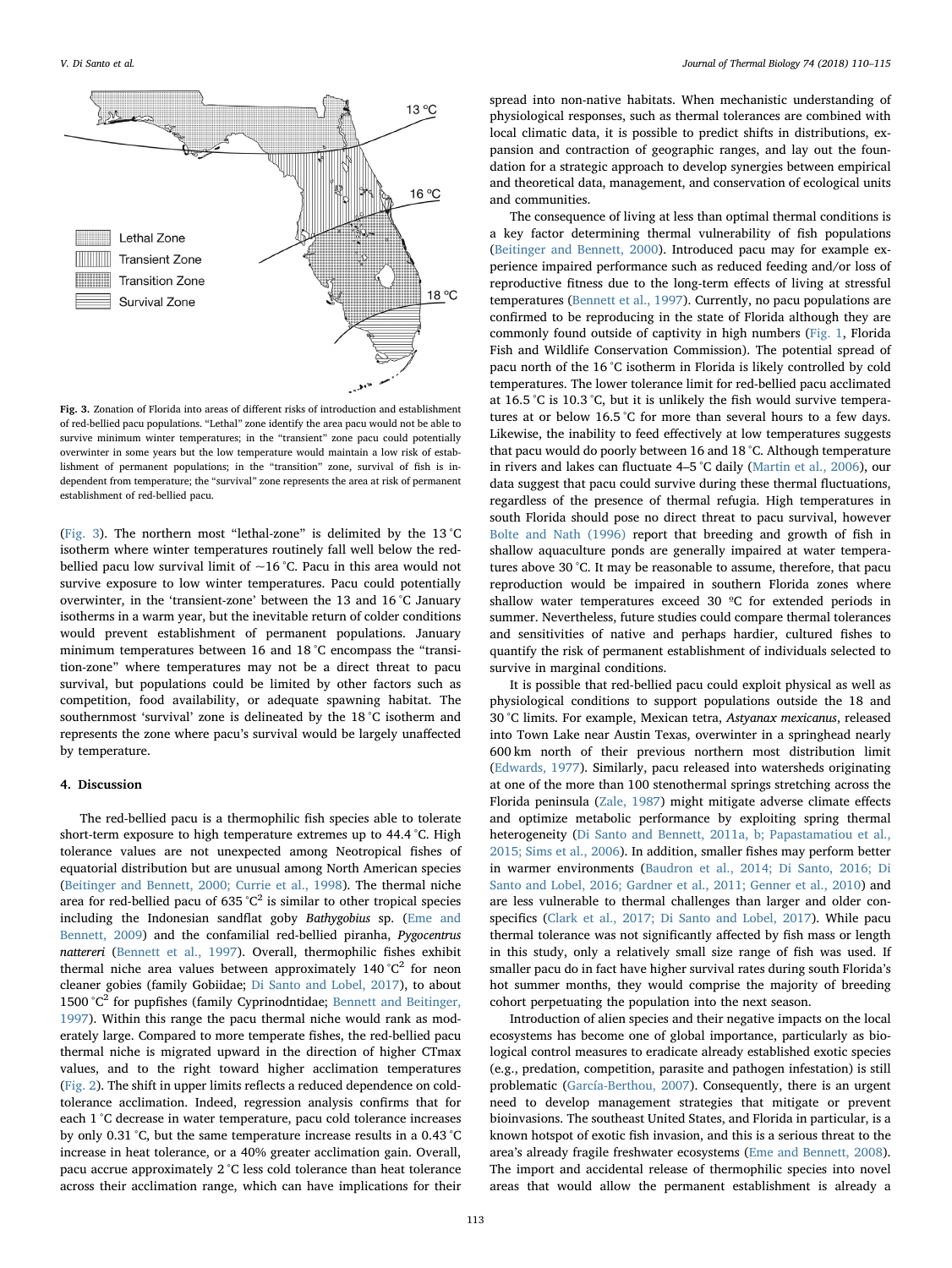widespread issue that has imminent and long-lasting consequences for conservation and management of native species ([Eme and Bennett,](#page-4-2) [2008;](#page-4-2) [Semmens et al., 2004\)](#page-5-3). Currently, the demand for Florida-raised pacu is largely limited to the pet industry although some potential exists for future cultivation as food species. Pacu are already found outside captivity in Florida and many other states, and repeated frequent releases of this species into Florida habitats raises the probability that the fish may have already established permanent populations in the United States ([Semmens et al., 2004](#page-5-3)). The potential for establishment of pacu might be effectively mitigated by limiting aquaculture of the fish to areas that are too cold during the winter to support them in the north and too warm to allow effective growth and reproduction in the south. At present, this zone would likely exist between Gainesville and Tampa ([Fig. 3\)](#page-3-0). Currently, most culture facilities are located in thermal zones amenable to fast growth and reproduction of the species, conditions that may also increase potential of exotic introduction and thriving reproducing populations. Projected temperature increases from climate change are being revised each year ([Hellmann et al., 2008; IPCC, 2013;](#page-4-29) [Rahel and Olden, 2008](#page-4-29)) making it is difficult to identify areas in Florida, and other southern states, where red-bellied pacu could be cultured with no future risk for exotic introduction. Even so, an approach whereby culture potential is closely integrated with environmental constraints may reduce threats of introductions in the future.

#### Funding

This research did not receive any specific grant from funding agencies in the public, commercial, or not-for-profit sectors. Fish were treated in accordance with the University of West Florida Institutional Animal Care and Use Committee guidelines.

#### References

- <span id="page-4-8"></span>Alcantara B.F., Chavez V.C., Rodriguez C.L., Kohler, C., Kohler, S., Camargo N.W., Colace, M., Tello, S., 2003. Gamitana (Colossoma macropomum) and paco (Piaractus brachypomus) culture in floating cages in the Peruvian Amazon. World Aquac.
- Avadí, A., Pelletier, N., Aubin, J., Ralite, S., Núñez, J., Fréon, P., 2014. Comparative environmental performance of artisanal and commercial feed use in Peruvian freshwater aquaculture. Aquaculture.
- <span id="page-4-5"></span>Bajer, P.G., Beck, M.W., Cross, T.K., Koch, J.D., Bartodziej, W.M., Sorensen, P.W., 2016. Biological invasion by a benthivorous fish reduced the cover and species richness of aquatic plants in most lakes of a large North American ecoregion. Glob. Change Biol. 22, 3937–3947. [http://dx.doi.org/10.1111/gcb.13377.](http://dx.doi.org/10.1111/gcb.13377)
- <span id="page-4-26"></span>[Baudron, A.R., Needle, C.L., Rijnsdorp, A.D., Tara Marshall, C., 2014. Warming tem](http://refhub.elsevier.com/S0306-4565(18)30011-1/sbref2)[peratures and smaller body sizes: synchronous changes in growth of North Sea](http://refhub.elsevier.com/S0306-4565(18)30011-1/sbref2) fishes. [Glob. Change Biol. 20, 1023](http://refhub.elsevier.com/S0306-4565(18)30011-1/sbref2)–1031.
- <span id="page-4-17"></span>Becker, C., Genoway, R., 1979. Evaluation of the critical thermal maximum for determining thermal tolerance of freshwater fish. Environ. Biol. Fishes 4, 245–256. <http://dx.doi.org/10.1007/BF00005481>.
- <span id="page-4-21"></span>Beitinger, T.L., Bennett, W.A., 2000. Quantification of the role of acclimation temperature in temperature tolerance of fishes. Environ. Biol. Fishes 58, 277–288. [http://dx.doi.](http://dx.doi.org/10.1023/A:1007618927527) [org/10.1023/A:1007618927527](http://dx.doi.org/10.1023/A:1007618927527).
- <span id="page-4-6"></span>[Bennett, W.A., Beitinger, T.L., 1997. Temperature tolerance of the sheepshead minnow,](http://refhub.elsevier.com/S0306-4565(18)30011-1/sbref5) [Cyprinodon variegatus](http://refhub.elsevier.com/S0306-4565(18)30011-1/sbref5). Copeia 77–87.
- <span id="page-4-15"></span>Bennett, W.A., Currie, R.J., Wagner, P.F., Beitinger, T.L., 1997. Cold tolerance and potential overwintering of the red-bellied piranha Pygocentrus nattereri in the United States. Trans. Am. Fish. Soc. 126, 841–849. [http://dx.doi.org/10.1577/1548-](http://dx.doi.org/10.1577/1548-8659(1997)126<0841:CTAPOO>2.3.CO;2) [8659\(1997\)126<0841:CTAPOO>2.3.CO;2.](http://dx.doi.org/10.1577/1548-8659(1997)126<0841:CTAPOO>2.3.CO;2)
- <span id="page-4-20"></span>[Bolte, J.P., Nath, S.S., 1996. Decision Support for Pond Aquaculture: Parameter estima](http://refhub.elsevier.com/S0306-4565(18)30011-1/sbref7)[tion for simulation models. Thirteen. Annu. Tech. Rep. Pond Dyn. CRSP O](http://refhub.elsevier.com/S0306-4565(18)30011-1/sbref7)ff. Int. Res. [Dev. Or. State Univ., Corvallis USA, pp. 62](http://refhub.elsevier.com/S0306-4565(18)30011-1/sbref7)–67.
- <span id="page-4-18"></span>[Bonin, J.D., Lee, R.M., Rinne, J.N., 1981. Measuring thermal limits of](http://refhub.elsevier.com/S0306-4565(18)30011-1/sbref8) fish. Trans. Am. [Fish. Soc. 110, 662](http://refhub.elsevier.com/S0306-4565(18)30011-1/sbref8)–664.
- <span id="page-4-1"></span>Burrows, M.T., Schoeman, D.S., Buckley, L.B., Moore, P., Poloczanska, E.S., Brander, K.M., Brown, C., Bruno, J.F., Duarte, C.M., Halpern, B.S., Holding, J., Kappel, C.V., Kiessling, W., O'Connor, M.I., Pandolfi, J.M., Parmesan, C., Schwing, F.B., Sydeman, W.J., Richardson, A.J., 2011. The pace of shifting climate in marine and terrestrial ecosystems. Science 334, 652–655. <http://dx.doi.org/10.1126/science.1210288>.

<span id="page-4-12"></span>Chapman, F.A., Fitz‐[Coy, S.A., Thunberg, E.M., Adams, C.M., 1997. United States of](http://refhub.elsevier.com/S0306-4565(18)30011-1/sbref10) America trade in ornamental fi[sh. J. World Aquac. Soc. 28, 1](http://refhub.elsevier.com/S0306-4565(18)30011-1/sbref10)–10.

<span id="page-4-27"></span>Clark, T.D., Roche, D.G., Binning, S.A., Speers-Roesch, B., Sundin, J., 2017. Maximum thermal limits of coral reef damselfishes are size-dependent and resilient to nearfuture ocean acidification. J. Exp. Biol. 162529. [http://dx.doi.org/10.1242/jeb.](http://dx.doi.org/10.1242/jeb.162529) [162529](http://dx.doi.org/10.1242/jeb.162529).

<span id="page-4-10"></span>[Correa, S.B., Winemiller, K.O., López-Fernández, H., Galetti, M., 2007. Evolutionary](http://refhub.elsevier.com/S0306-4565(18)30011-1/sbref12)

[perspectives on seed consumption and dispersal by](http://refhub.elsevier.com/S0306-4565(18)30011-1/sbref12) fishes. Bioscience 57, 748–756.

- [Currie, R.J., Bennett, W.A., Beitinger, T.L., 1998. Critical thermal minima and maxima of](http://refhub.elsevier.com/S0306-4565(18)30011-1/sbref13) three freshwater game-fi[sh species acclimated to constant temperatures. Environ.](http://refhub.elsevier.com/S0306-4565(18)30011-1/sbref13) [Biol. Fishes 51, 187](http://refhub.elsevier.com/S0306-4565(18)30011-1/sbref13)–200.
- <span id="page-4-3"></span>[Dabruzzi, T.F., Bennett, W.A., Fangue, N.A., 2017. Thermal ecology of red lion](http://refhub.elsevier.com/S0306-4565(18)30011-1/sbref14)fish Pterois volitans [from southeast Sulawesi, Indonesia, with comparisons to other Scorpaenidae.](http://refhub.elsevier.com/S0306-4565(18)30011-1/sbref14) [Aquat. Biol 26, 1](http://refhub.elsevier.com/S0306-4565(18)30011-1/sbref14)–14.
- <span id="page-4-4"></span>[Daszak, P., Cunningham, A.A., Hyatt, A.D., 2000. Emerging infectious diseases of wild](http://refhub.elsevier.com/S0306-4565(18)30011-1/sbref15)life–[threats to biodiversity and human health. Science 287 \(5452\), 443.](http://refhub.elsevier.com/S0306-4565(18)30011-1/sbref15)
- Di Santo, V., 2016. Intraspecific variation in physiological performance of a benthic elasmobranch challenged by ocean acidification and warming. J. Exp. Biol. 219, 1725–1733. <http://dx.doi.org/10.1242/jeb.139204>.
- <span id="page-4-0"></span>Di Santo, V., 2015. Ocean acidification exacerbates the impacts of global warming on embryonic little skate, Leucoraja erinacea (Mitchill). J. Exp. Mar. Biol. Ecol. 463, 72–78. <http://dx.doi.org/10.1016/j.jembe.2014.11.006>.
- <span id="page-4-25"></span>Di Santo, V., Bennett, W.A., 2011a. Eff[ect of rapid temperature change on resting routine](http://refhub.elsevier.com/S0306-4565(18)30011-1/sbref18) [metabolic rates of two benthic elasmobranchs. Fish. Physiol. Biochem. 37, 929](http://refhub.elsevier.com/S0306-4565(18)30011-1/sbref18)–934.
- Di Santo, V., Bennett, W.A., 2011b. Is post-feeding thermotaxis advantageous in elasmobranch fishes? J. Fish. Biol. 78, 195–207. [http://dx.doi.org/10.1111/j.1095-8649.](http://dx.doi.org/10.1111/j.1095-8649.2010.02853.x) [2010.02853.x.](http://dx.doi.org/10.1111/j.1095-8649.2010.02853.x)
- <span id="page-4-23"></span>Di Santo, V., Lobel, P.S., 2017. Body size and thermal tolerance in tropical gobies. J. Exp. Mar. Biol. Ecol. 487, 11–17. <http://dx.doi.org/10.1016/j.jembe.2016.11.007>.
- Di Santo, V., Lobel, P.S., 2016. Size affects digestive responses to increasing temperature in fishes: physiological implications of being small under climate change. Mar. Ecol. 37, 813–820. [http://dx.doi.org/10.1111/maec.12358.](http://dx.doi.org/10.1111/maec.12358)
- <span id="page-4-13"></span>[Edwards, R.J., 1977. Seasonal migrations of](http://refhub.elsevier.com/S0306-4565(18)30011-1/sbref22) Astyanax mexicanus as an adaptation to novel [environments. Copeia 770](http://refhub.elsevier.com/S0306-4565(18)30011-1/sbref22)–771.
- <span id="page-4-22"></span>[Eme, J., Bennett, W.A., 2009. Critical thermal tolerance polygons of tropical marine](http://refhub.elsevier.com/S0306-4565(18)30011-1/sbref23) fishes from [Sulawesi, Indonesia. J. Therm. Biol. 34, 220](http://refhub.elsevier.com/S0306-4565(18)30011-1/sbref23)–225.
- <span id="page-4-2"></span>[Eme, J., Bennett, W.A., 2008. Low temperature as a limiting factor for introduction and](http://refhub.elsevier.com/S0306-4565(18)30011-1/sbref24) distribution of Indo-Pacific damselfi[shes in the eastern United States. J. Therm. Biol.](http://refhub.elsevier.com/S0306-4565(18)30011-1/sbref24) [33, 62](http://refhub.elsevier.com/S0306-4565(18)30011-1/sbref24)–66.
- <span id="page-4-11"></span>[Ferreira, E.J., Zuanon, J., dos Santos, G.M., 1996. A list of commercial](http://refhub.elsevier.com/S0306-4565(18)30011-1/sbref25) fish species from [Santarém, State of Pará, Brazil. Naga ICLARM Q 19, 41](http://refhub.elsevier.com/S0306-4565(18)30011-1/sbref25)–44.
- [Fangue, N.A., Bennett, W.A., 2003. Thermal tolerance responses of laboratory-acclimated](http://refhub.elsevier.com/S0306-4565(18)30011-1/sbref26) [and seasonally acclimatized Atlantic stingray,](http://refhub.elsevier.com/S0306-4565(18)30011-1/sbref26) Dasyatis sabina. Copeia 2003, 315–325.
- <span id="page-4-28"></span>García-Berthou, E., 2007. The characteristics of invasive fishes: what has been learned so far? J. Fish. Biol. 71, 33–55. [http://dx.doi.org/10.1111/j.1095-8649.2007.01668.x.](http://dx.doi.org/10.1111/j.1095-8649.2007.01668.x)
- Gardner, J.L., Peters, A., Kearney, M.R., Joseph, L., Heinsohn, R., 2011. Declining body size: a third universal response to warming? Trends Ecol. Evol. 26, 285–291. [http://](http://dx.doi.org/10.1016/j.tree.2011.03.005) [dx.doi.org/10.1016/j.tree.2011.03.005](http://dx.doi.org/10.1016/j.tree.2011.03.005).
- Genner, M.J., Sims, D.W., Southward, A.J., Budd, G.C., Masterson, P., Mchugh, M., Rendle, P., Southall, E.J., Wearmouth, V.J., Hawkins, S.J., 2010. Body size-dependent responses of a marine fish assemblage to climate change and fishing over a centurylong scale. Glob. Change Biol. 16, 517–527. [http://dx.doi.org/10.1111/j.1365-2486.](http://dx.doi.org/10.1111/j.1365-2486.2009.02027.x) [2009.02027.x.](http://dx.doi.org/10.1111/j.1365-2486.2009.02027.x)
- <span id="page-4-29"></span>Hellmann, J.J., Byers, J.E., Bierwagen, B.G., Dukes, J.S., 2008. Five potential consequences of climate change for invasive species. Conserv. Biol. 22, 534–543. [http://](http://dx.doi.org/10.1111/j.1523-1739.2008.00951.x) [dx.doi.org/10.1111/j.1523-1739.2008.00951.x](http://dx.doi.org/10.1111/j.1523-1739.2008.00951.x).
- [Hill, J.E., Kilgore, K.H., Pouder, D.B., Powell, J.F., Watson, C.A., Yanong, R.P., 2009.](http://refhub.elsevier.com/S0306-4565(18)30011-1/sbref31) [Survey of ovaprim use as a spawning aid in ornamental](http://refhub.elsevier.com/S0306-4565(18)30011-1/sbref31) fishes in the United States as [administered through the University of Florida Tropical Aquaculture Laboratory. N.](http://refhub.elsevier.com/S0306-4565(18)30011-1/sbref31) [Am. J. Aquac. 71, 206](http://refhub.elsevier.com/S0306-4565(18)30011-1/sbref31)–209.
- [Hoegh-Guldberg, O., Bruno, J.F., 2010. The impact of climate change on the world](http://refhub.elsevier.com/S0306-4565(18)30011-1/sbref32)'s [marine ecosystems. Science 328 \(5985\), 1523](http://refhub.elsevier.com/S0306-4565(18)30011-1/sbref32)–1528.
- <span id="page-4-16"></span>[Huey, R.B., Stevenson, R.D., 1979. Integrating thermal physiology and ecology of ec](http://refhub.elsevier.com/S0306-4565(18)30011-1/sbref33)[totherms: a discussion of approaches. Am. Zool. 19, 357](http://refhub.elsevier.com/S0306-4565(18)30011-1/sbref33)–366.
- [IPCC, 2013. Climate Change: the Assessment Reports of the Intergovernmental Panel on](http://refhub.elsevier.com/S0306-4565(18)30011-1/sbref34) [Climate Change. Working Group I Contribution to the Fifth Assessment Report of the](http://refhub.elsevier.com/S0306-4565(18)30011-1/sbref34) [Intergovernmental Panel on Climate Change, Cambridge, UK and New York, USA.](http://refhub.elsevier.com/S0306-4565(18)30011-1/sbref34)
- Larson, E.R., Renshaw, M.A., Gantz, C.A., Umek, J., Chandra, S., Lodge, D.M., Egan, S.P., 2017. Environmental DNA (eDNA) detects the invasive crayfishes Orconectes rusticus and Pacifastacus leniusculus in large lakes of North America. Hydrobiologia 800, 173–185. <http://dx.doi.org/10.1007/s10750-017-3210-7>.
- <span id="page-4-9"></span>Lovshin, L.L., Auburn University, International Center for Aquaculture, Symposium on Aquaculture in Latin America, 1974. Preliminary pond culture test of Pirapitinga (Mylossoma bidens) and Tambaqui (Colossoma bidens) from the Amazon River Basin. Food and Agriculture Organization of the United States, [Rome].
- [Marcogliese, D.J., 2001. Implications of climate change for parasitism of animals in the](http://refhub.elsevier.com/S0306-4565(18)30011-1/sbref36) [aquatic environment. Can. J. Zool. 79, 1331](http://refhub.elsevier.com/S0306-4565(18)30011-1/sbref36)–1352.
- <span id="page-4-24"></span>Martin, J.B., Cable, J.E., Jaeger, J., Hartl, K., Smith, C.G., 2006. Thermal and chemical evidence for rapid water exchange across the sediment-water interface by bioirrigation in the Indian River Lagoon, Florida. Limnol. Oceanogr. 51, 1332–1341. [http://](http://dx.doi.org/10.4319/lo.2006.51.3.1332) [dx.doi.org/10.4319/lo.2006.51.3.1332.](http://dx.doi.org/10.4319/lo.2006.51.3.1332)
- <span id="page-4-7"></span>[McCauley, R., Beitinger, T.L., 1992. Predicted e](http://refhub.elsevier.com/S0306-4565(18)30011-1/sbref38)ffects of climate warming on the com[mercial culture of the channel cat](http://refhub.elsevier.com/S0306-4565(18)30011-1/sbref38)fish, Ictalurus punctatus. Geojournal 28, 61–66.
- <span id="page-4-14"></span>[Neill, W.H., Magnuson, J.J., 1974. Distributional ecology and behavioral thermoregula](http://refhub.elsevier.com/S0306-4565(18)30011-1/sbref39)tion of fishes in relation to heated effl[uent from a power plant at Lake Monona,](http://refhub.elsevier.com/S0306-4565(18)30011-1/sbref39) [Wisconsin. Trans. Am. Fish. Soc. 103, 663](http://refhub.elsevier.com/S0306-4565(18)30011-1/sbref39)–710.
- <span id="page-4-19"></span>[Paladino, F.V., Spotila, J.R., Schubauer, J.P., Kowalski, K.T., 1980. The critical thermal](http://refhub.elsevier.com/S0306-4565(18)30011-1/sbref40) [maximum: a technique used to elucidate physiological stress and adaptation in](http://refhub.elsevier.com/S0306-4565(18)30011-1/sbref40) fishes. [Rev. Can. Biol. 39, 115](http://refhub.elsevier.com/S0306-4565(18)30011-1/sbref40)–122.
- Papastamatiou, Y.P., Watanabe, Y.Y., Bradley, D., Dee, L.E., Weng, K., Lowe, C.G., Caselle, J.E., 2015. Drivers of daily routines in an ectothermic marine predator: hunt warm, rest warmer? PLoS One 10, e0127807. [http://dx.doi.org/10.1371/journal.](http://dx.doi.org/10.1371/journal.pone.0127807) [pone.0127807](http://dx.doi.org/10.1371/journal.pone.0127807).